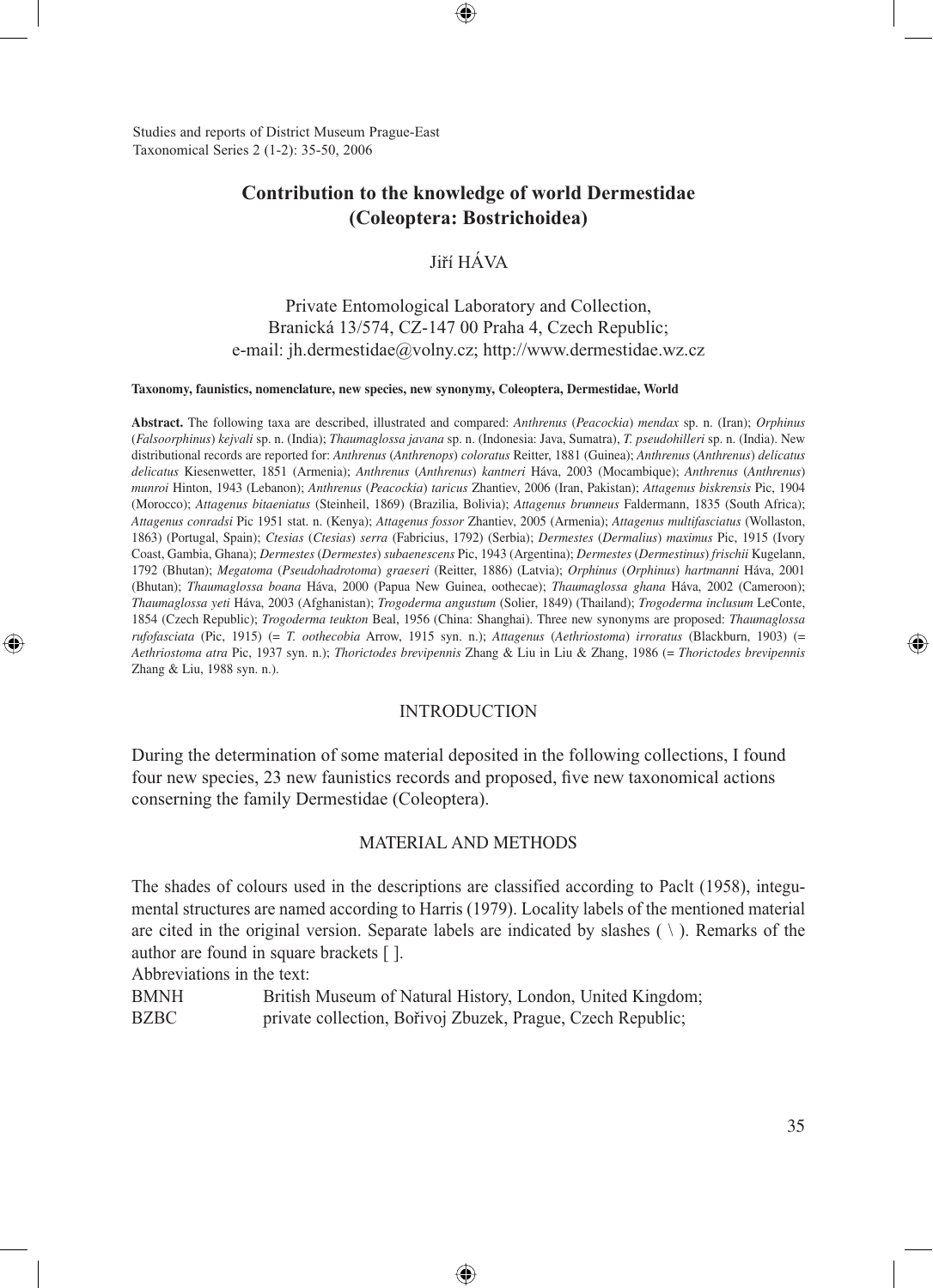| <b>HNHM</b> | Hungarian Natural History Museum, Budapest, Hungary;   |
|-------------|--------------------------------------------------------|
| <b>JHAC</b> | author's collection;                                   |
| <b>MNHN</b> | Muséum National d'Histoire Naturelle, Paris, France;   |
| <b>MZLU</b> | Lund University, Lund, Sweden;                         |
| <b>NHRS</b> | Naturhistoriska Riksmuseet Stockholm, Sweden;          |
| <b>NMED</b> | Naturkundemuseum Erfurt, Germany;                      |
| <b>NMPC</b> | National Museum, Prague, Czech Republic;               |
| <b>SLLC</b> | private collection, Stig Lundberg, Luleå, Sweden;      |
| <b>SMNS</b> | Staatliches Museum für Naturkunde, Stuttgart, Germany; |
| <b>ZMAN</b> | Zoologisch Museum, Amsterdam, The Netherlands;         |
| <b>ZSMC</b> | Zoologische Staatssammlung, München, Germany.          |

# TAXONOMIC PART

⊕

#### *Attagenus conradsi* **Pic, 1951 stat. n.**

*Attagenus rufiventris* var. *conradsi* Pic, 1951: 13.

**Material examined.** "Kenya or., Voi (Tsavo), 8-18.xi.1996, M. Snížek lgt.",  $1 \circ$ ,  $\uparrow$ , J. Háva det., (JHAC); "Kenia, Bogoria, 2.viii.1992, S. Kirmse leg.", 1  $\Diamond$ , J. Háva det., (JHAC).

**Remarks.** The species differs from *A. rufiventris* Pic, 1927, by the following characters:

*A. rufiventris* Pic, 1927: integument bicolorous; each elytron black, with one broad transverse orange fascia and one circular orange spot near scutellum; pronotum entirely black.

⊕

*Attagenus conradsi* Pic, 1951: integument unicolorous; each elytron black, with one narrow divided transverse fascia with yellow pubescence; pronotum covered by gold-yellow pubescence with two large dark yellow spots at the middle.

Based on the mentioned characters *A. conradsi* Pic, 1951 is newly stated as independent species.

**Distribution.** Species described from Tanzania, new to Kenya.

#### *Attagenus* **(***Aethriostoma***)** *irroratus* **(Blackburn, 1903)**

*Brachysphyrus irroratus* Blackburn, 1903: 160. *Aethriostoma atra* Pic, 1937: 6 **syn. n.**

**Type material.** Holotype  $(\varphi)$  *A. atra*: "Rawlinson Gbg. S. O. N. Guinea" [printed white label] \,Type" [small yellowish handwritten label] \, Oethriostoma atra n sp Pic" [white handwritten label]. "Attagenus (Aethriostoma) irroratus (Blackb.), Jiří Háva det. 2005". Holotype deposited in MNHN.

Holotype (♀) *B. irroratus*: "Cairus [Queensland], Blackburn coll. 1910-236" \ "Brachysphyrus irroratus m.". "Attagenus (Aethriostoma) irroratus (Black.), Jiří Háva det. 2004". Holotype deposited in BMNH.

⊕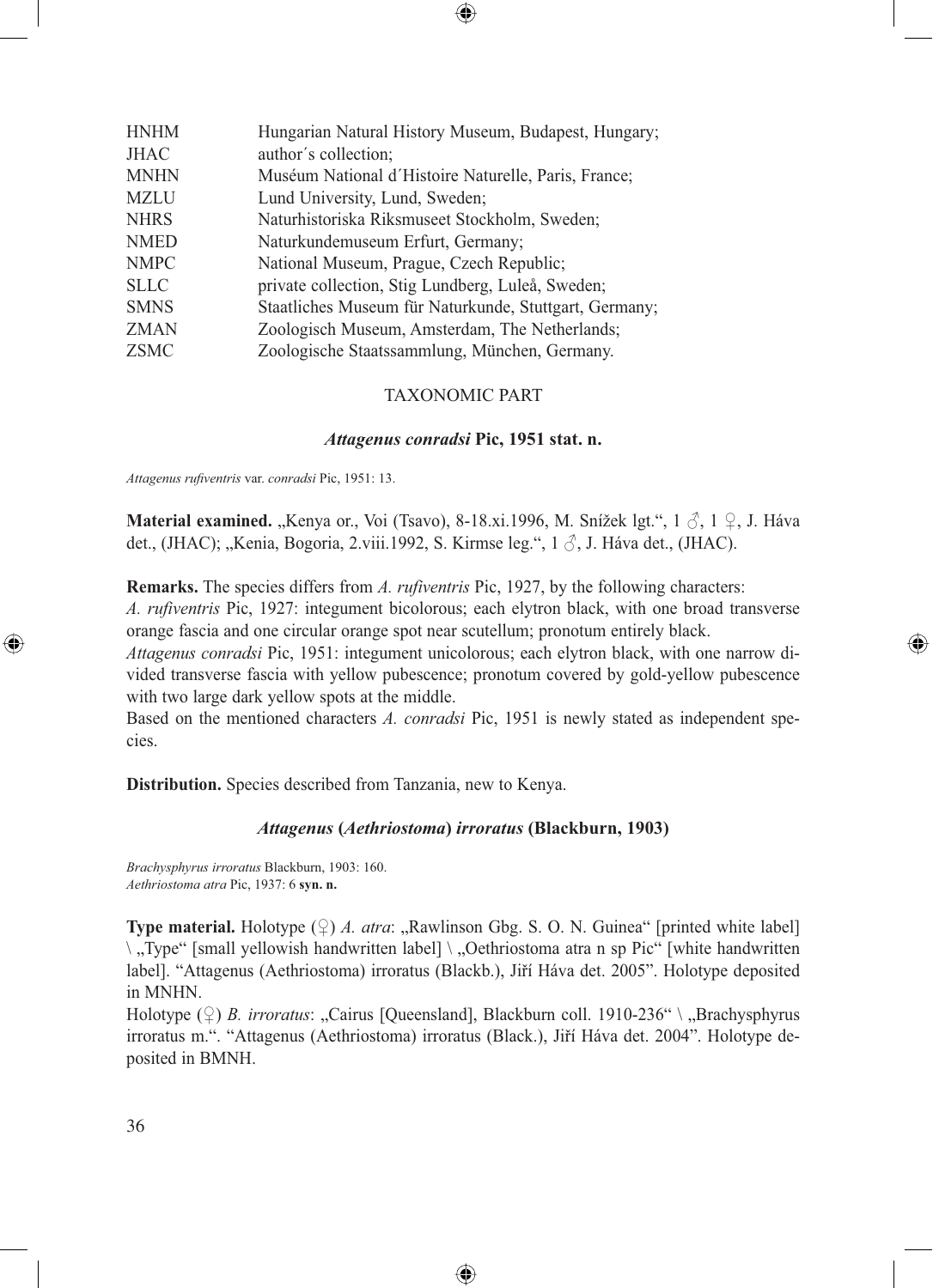**Remarks.** All the morphological characters of both species are identical, *A. atra* Pic, 1937 is a junior synonym of *A. irroratus* (Blackburn, 1903).

⊕

**Distribution.** Species known from Papua New Guinea and Australia: Queensland.

## *Thaumaglossa rufofasciata* **(Pic, 1915)**

*Aethriostoma rufofasciata* Pic, 1915: 2. *Thaumaglossa oothecobia* Arrow, 1915: 434 **syn. n.** *Phradonomorphus rufofasciatus*: Pic, 1916: 3. *Thaumaglossa rufofasciata*: Pic in Paulian, 1953: 15.

**Type material.** Holotype  $(\triangle)$  *A. rufofasciata*: "St. Louis" [small label, handwritten] \ "Type" [small yellowish label, handwritten] \, Aetrhiostoma rufofasciata Pic [handwritten label] \, Genre Phradonomorphus Pic" [brownish handwritten label] \ "Thaumaglossa rufofasciata Jiří Háva det. 2005". Holotype deposited in (MNHN).

5 Syntypes (3 ♂♂, 2 ♀♀) *T. oothecobia*: "S. Nigeria – Ibadan, 1914-29 vii.1913, Dr. W. A. Lamborn" \, syntype" [small circle label]. Syntypes deposited in (BMNH).

**Remarks.** *A. rufofasciata* Pic described from Senegal and *T. oothecobia* from southern Nigeria. All the morphological characters (antennae, male genitalia) are identical in both species. Specimen from Senegal differs only by the colour on elytral patterns (apical spot absent). But in series of *T. oothecobia* the apical spot is variable from absent or very small to very large. *T. oothecobia* is a junior synonym of *T. rufofasciata*, because of the priority of the work by Pic.

**Distribution.** Species known from Nigeria and Senegal.

⊕

#### *Thorictodes brevipennis* **Zhang & Liu in Liu & Zhang, 1986**

*Thorictodes brevipennis* Zhang & Liu in Liu & Zhang, 1986: 67. *Thorictodes brevipennis* Zhang & Liu, 1988: 27 (homonymum) **syn. n.**

**Remarks.** *Thorictodes brevipennis* was described by Zhang & Liu in Liu & Zhang (1986). The description is entirely in Chinese except for the latinized names. In 1988, Zhang & Liu described the same species as *Thorictodes brevipennis* with its description in English and the same illustrations, listing it as sp. nov. Hence *T*. *brevipennis* Zhang & Liu, 1988 is a junior synonym of *Thorictodes brevipennis* Zhang & Liu in Liu & Zhang, 1986.

⊕

**Distribution.** Species known only from China: Yunnan.

◈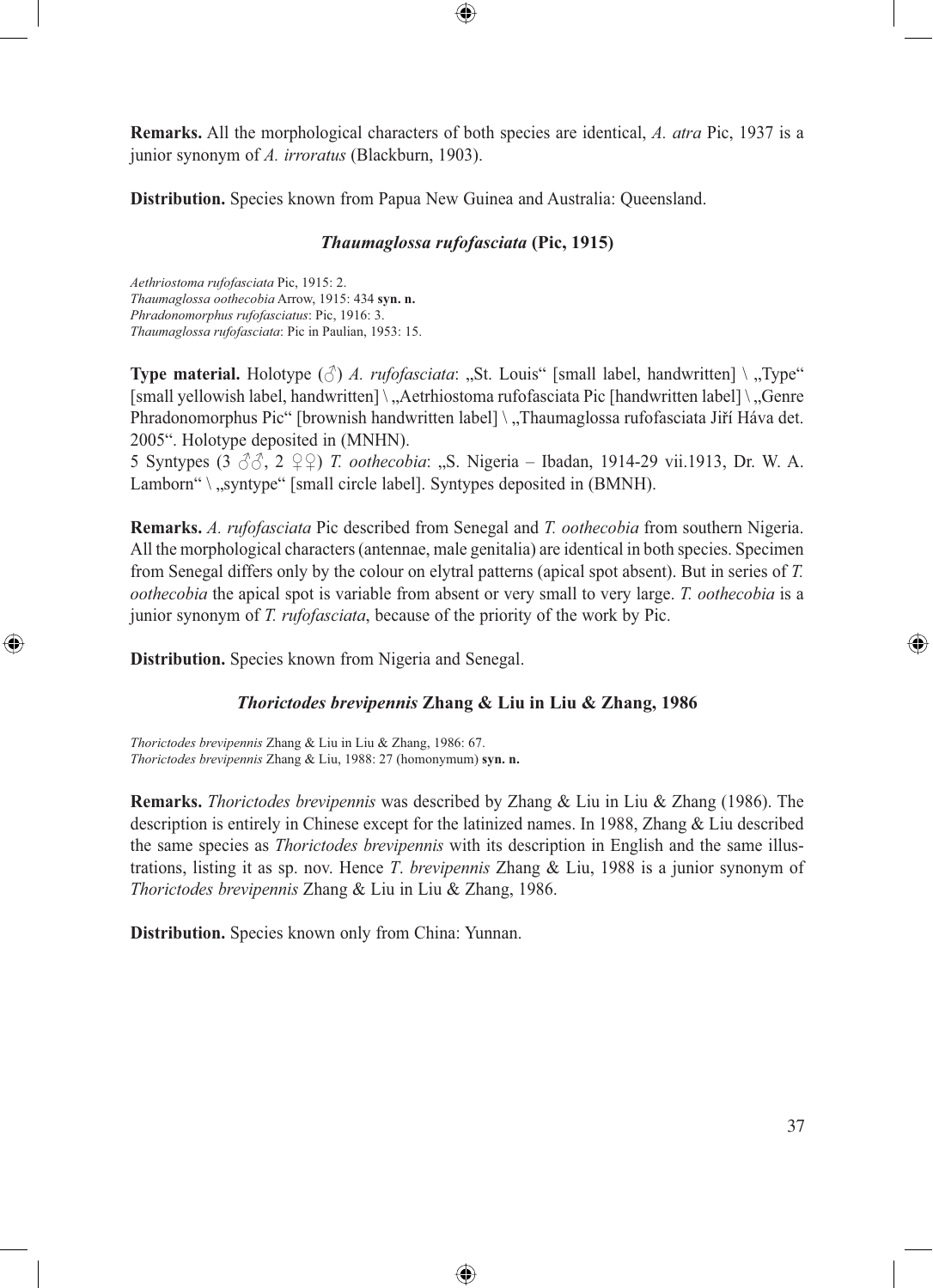# *Anthrenus* **(***Peacockia***)** *taricus* **Zhantiev, 2006**  (Figs 1-2)

⊕

*Anthrenus taricus* Zhantiev, 2006: 96.

**Material examined.** "Iran, Baluchestan, Rask [ca 1500 m, 26° 14′ N 61° 24′ E], ex larvae, 1996, M. Kafka lgt.", 1 ♀, J. Háva det., (JHAC); "S Pakistan, W Sind Karchat, 25.ii.-4.iii.1995, D. Hauck & L. Čížek lgt.",  $1 \nsubseteq I$ , J. Háva det., (JHAC).

**Remarks.** Bionomy unknown, female specimen mentioned from Iran, reared ex larvae from *Acacia* sp., with buprestid species *Anthaxia* (*Haplanthaxia*) *semiramis* Obenberger, 1913 (M. Kafka pers. comm.).

**Discusion.** Males. Antennae 6- segmented. Dorsal surfaces covered by scales. Visible abdominal sternite I-V covered by scales. Females similar to the male except form of antennae and sternite V covered by setation (Fig. 2). In the original Zhantiev´s description (2006) this very important information is missing.

Similar species *A*. (*P*.) *vladimiri* Menier & Villemant 1993 (Morocco), differs from the species discussed by the following characters:

|                                                | (Peacockia)<br>taricus  <br>Anthrenus<br>Zhantiev, 2006 | A. (P.) vladimiri Menier & Villemant, 1993                 |
|------------------------------------------------|---------------------------------------------------------|------------------------------------------------------------|
| Elytral integument                             | unicolorous                                             | dark-brown to black with reddish spots or small<br>fasciae |
| Female visible abdominal<br>sternite V covered | setation                                                | scales                                                     |
| Size of body                                   | small $2.3 - 2.7$ mm                                    | very large 5-7 mm                                          |

⊕

The unexpected fact about females setation on V visible abdominal sternites, indicated that the species *A. taricus* and following species *A*. *mendax* sp. n. belong to a new rare species group, probably new subgenus.

**Distribution.** Species recently described from India: Rajastan, new for Iran and Pakistan.

# *Anthrenus* **(***Peacockia***)** *mendax* **sp. n.** (Figs 3-4)

**Type material.** Holotype  $(\mathcal{Q})$ : "Iran, Tehran [NW] - Darakeh [vegetation near brook, ca. 2500] m], 16.5.1995, M. Kafka lgt.". Holotype deposited in (JHAC). Holotype specimen provided with label: "HOLOTYPE Anthrenus (Peacockia) mendax sp. n. Jiří Háva det. 2005". [red label, printed].

**Description.** Female: Body length 2.6 mm, width 1.3 mm; body parallel, brown. Dorsal surface covered by white scales. Head covered only with white scales. Pronotum covered with white scales. Elytra with white scales [more without scales]. Individual scales very narrow (Fig. 4).

⊕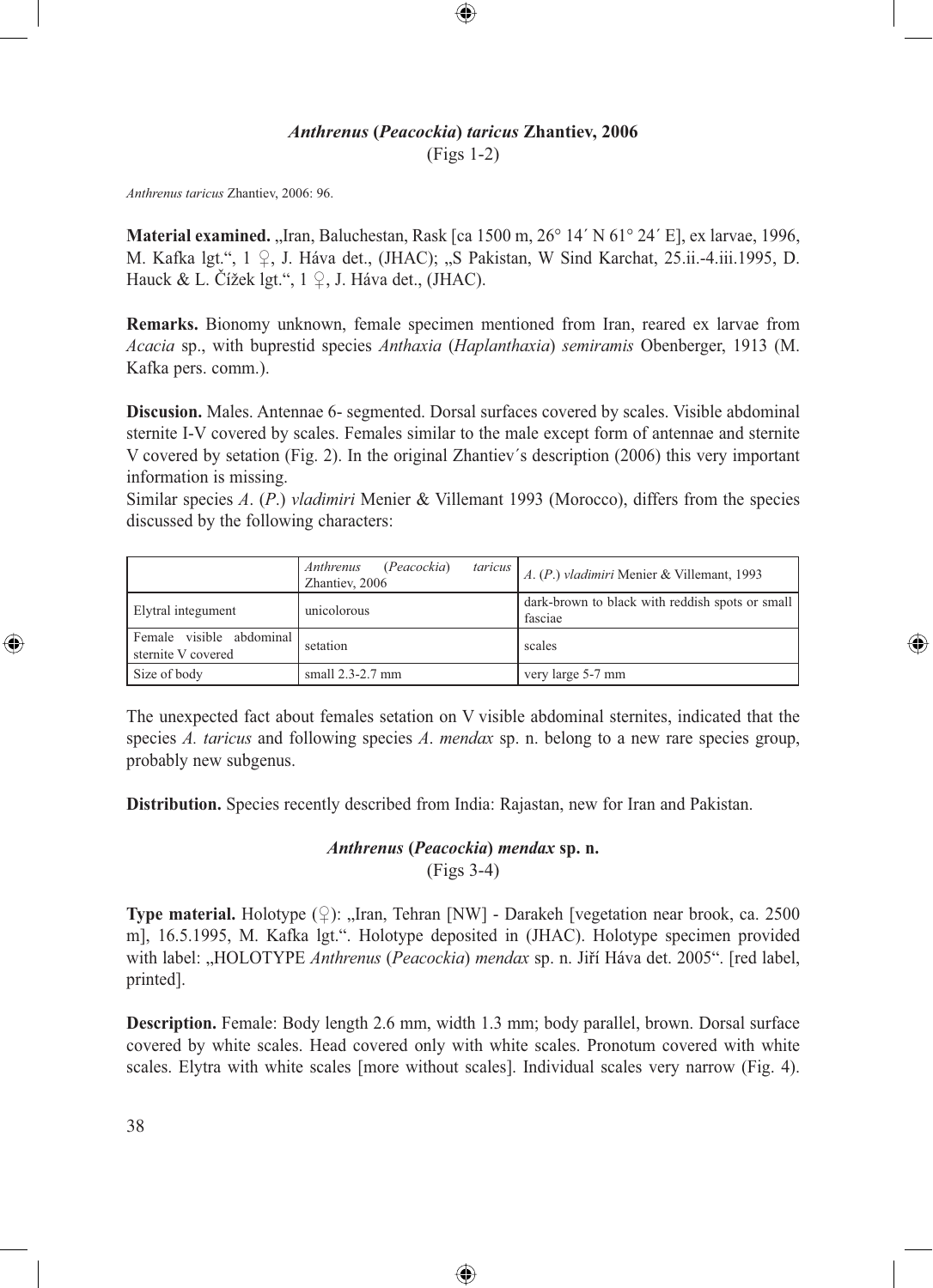

⊕

Figs 1-4. *Anthrenus* (*Peacockia*) *taricus* Zhantiev, 2006: 1- antenna of female; 2- V visible abdominal sternite (female); *A*. (*P*.) *mendax* sp. n.: 3- antenna of female; 4- individual scales.

Antennae 6- segmented (Fig. 3); terminal segment dark brown, with short brown setation. Eyes with entire median margin. Ocellus on frons present. Ventral surface covered with white scales, particular abdominal sternites without small spots of brown scales at antero-lateral margins. Sternites I-IV without spots in the middle; sternite V without scales, but covered by brown setae. Prosternum with only white scales. Metasternum with only white scales, without a large patch at lateral margins. Legs brown with white scales and white setae.

Male unknown.

⊕

**Differential diagnosis.** *Anthrenus* (*Peacockia*) *mendax* sp. n. very habitualy similar to the preceeding species, but different from it by following characters:

⊕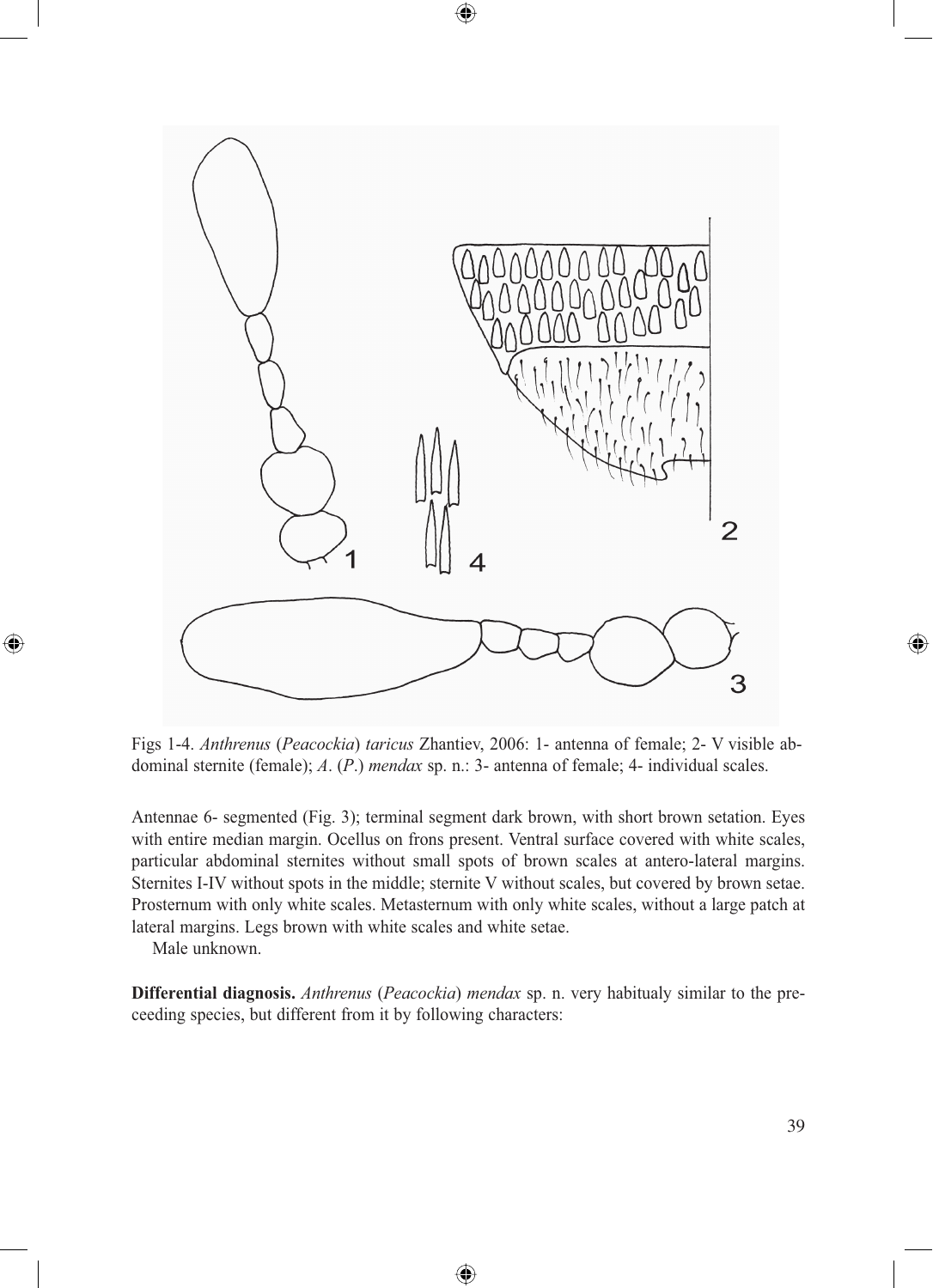|                                                                          | A. (P.) taricus Zhantiev, 2006                                                                         | $A. (P.)$ mendax sp. n.                                                          |
|--------------------------------------------------------------------------|--------------------------------------------------------------------------------------------------------|----------------------------------------------------------------------------------|
| Antennae of females                                                      | segmented (Fig. 1); terminal segment<br>$6-$<br>vellowish-brown, with long yellow setation             | 6- segmented (Fig. 3); terminal segment<br>dark brown, with short brown setation |
| Bands on elytra                                                          | covered mainly with white scales, with three<br>transverse bands and apical spot of brownish<br>scales | covered only with white scales                                                   |
| Abdominal sternites -<br>antero-lateral margins<br>with or without spots | absent                                                                                                 | absent                                                                           |
| Abdominal sternites<br>I-IV - spots in the middle<br>present or absent   | absent                                                                                                 | absent                                                                           |
| Abdominal<br>sternite<br>V covered with                                  | yellow setation (Fig. 2)                                                                               | brown setation                                                                   |
| Length of body                                                           | $2.3 - 2.7$ mm                                                                                         | $2.6 \text{ mm}$                                                                 |
| Distribution                                                             | India: Rajastan, Iran, Pakistan                                                                        | Iran                                                                             |

 $\bigcirc \hspace{-1.4mm} \bigcirc$ 

**Name derivation.** Latin adjective mendax (= liar).

# *Orphinus* (*Falsoorphinus*) *kejvali* **sp. n.** (Figs 5-7)

⊕

**Type material.** Holotype  $(\Diamond)$ : "S India, Tamil Nadu, Nilgiri Hills, 15 km SE of Kotagiri near Kunchappanai, alt. 900m, beated from blossom tree, 76°56´E 11°22´N, 13-20.v.1994, Z. Kejval & R. Sauer lgt." Paratypes (2  $\mathcal{Q} \mathcal{Q}$ ): "S India, Kerala, Palni hills, 30 km E of Munnar Top Station, alt. 1900m, 76°58´E 10°02´N, 27-29.v.1994, Z. Kejval lgt.". Holotype and paratypes deposited in (JHAC). Type specimens provided with label: "HOLOTYPE [or PARATYPE, respectivelly] *Orphinus* (*Falsoorphinus*) *kejvali* sp. n. Jiří Háva det. 2006". [red label, printed].

**Description.** Male: Body brown-honey on dorsal and ventral surfaces; generally small and elongate. Body length 1.8 mm, body width 0.9 mm. Head finely punctate with long brown pubescence. Palpi brown; pubescence on mentum denser. Eyes very large, with brown setae. Ocellus on frons present. Antennae brown with brown setae, 11- segmented, antennal club 3- segmented, terminal antennal segment large, circular (Fig. 5). Pronotum on the disc punctate like head, densely foveolate posteriorly, with long brown pubescence. Scutellum triangular with short light brown pubescence. Elytra densely foveolate with long brown pubescence; cuticle brown-honey without patterns of differently colored pubescence. Legs brown with light-brown pubescence. Mesosternum coarsely punctate laterally, otherwise finely punctate. Abdominal sternites with short light brown pubescence. Male genitalia in (Fig. 7).

Female. Body length 2.7-2.9 mm, body width 1.3-1.5 mm. Habitually similar to the male except the antennae (Fig. 6).

**Variability.** Colour of the cuticle of head and pronotum varying from brown-honey to darkbrown in females.

⊕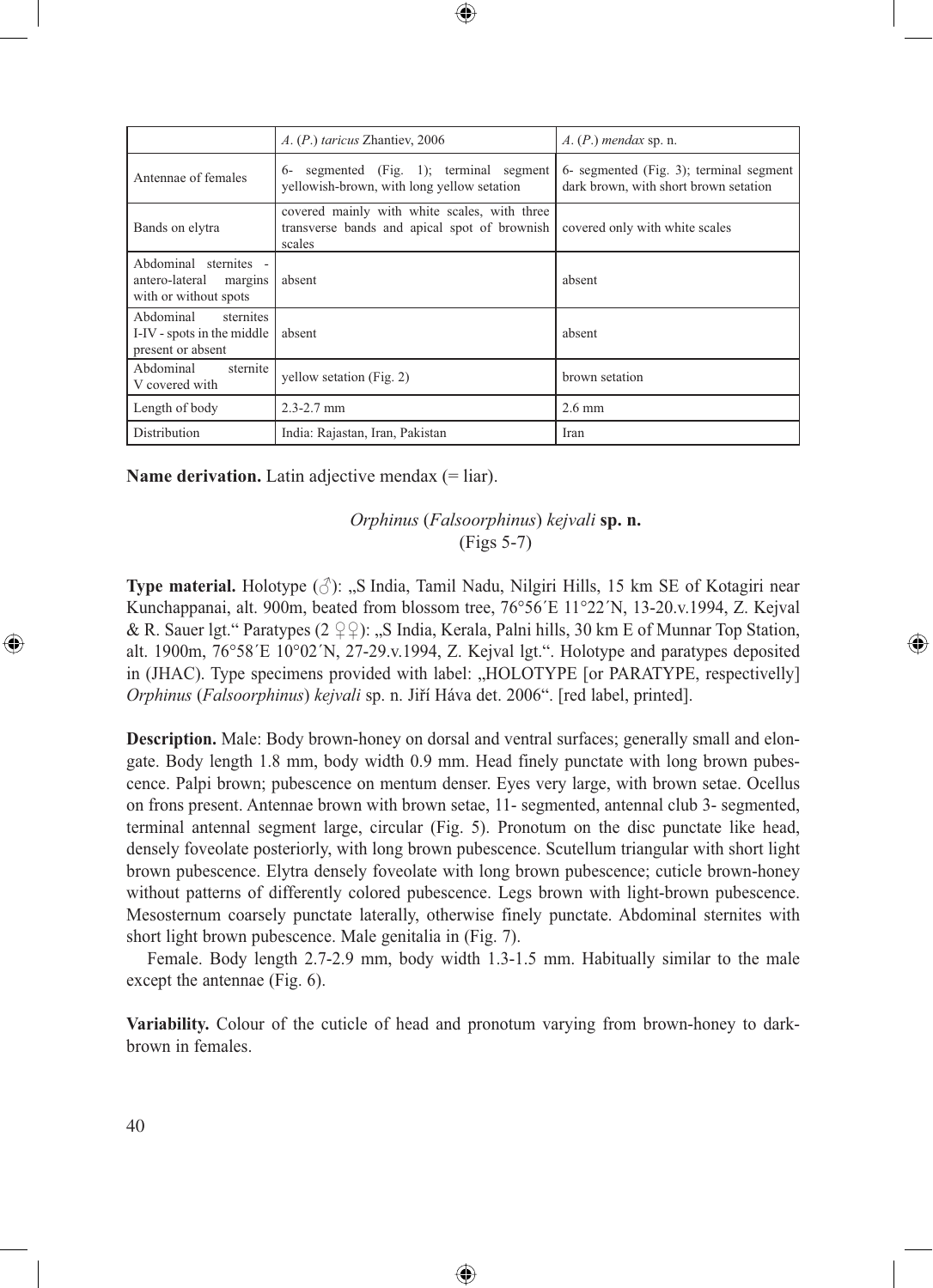6 5  $\overline{7}$ 

8

9

 $\bigcirc$ 

Figs 5-9. *Orphinus* (*Falsoorphinus*) *kejvali* sp. n.: 5- antenna of male; 6- antenna of female; 7- aedeagus. *Attagenus multifasciatus* (Wollaston, 1863): 8- antenna of male; 9 antenna of female. (figures schematically, without setation)

**Differential diagnosis.** *Orphinus* (*Falsoorphinus*) *kejvali* sp. n. differs from the other known species belonging to the subgenus *Falsoorphinus* Pic, 1931 by the elongate form of body, unicolorous dorsal surfaces and structure of antennae and male genitalia.

 $\bigcirc\hspace{-1.4mm}\bigcirc$ 

**Name derivation.** Dedicated to my friend and collector of the new species Zbyněk Kejval (Domažlice, Czech Republic).

> *Thaumaglossa javana* **sp. n.** (Figs 10-12)

**Type material.** Holotype ( $\circlearrowleft$ ): "[Java] Depok, Dec.1949, C. v. Nidek" \ "Collectie C.v.Nidek, Acq.1969". Paratypes (12  $\partial \partial$ ): the same data as holotype. Holotype and 8 paratypes deposited in (ZMAN), 4 paratypes in (JHAC). Type specimens provided with label: "HOLOTYPE

⊕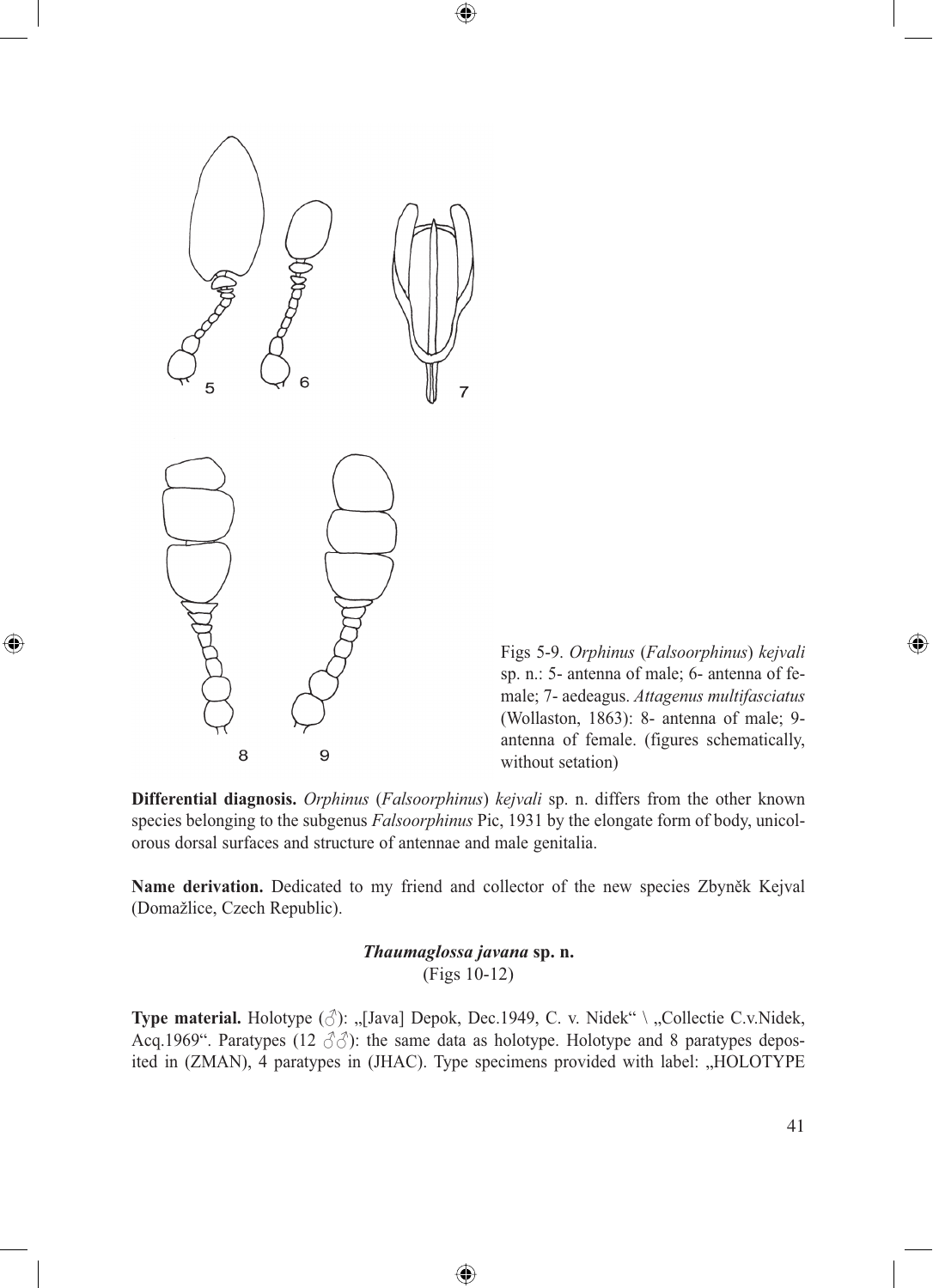[or PARATYPE, respectivelly] *Thaumaglossa javana* sp. n. Jiří Háva det. 2005". [red label, printed].

⊕

Additional material. "Indonesia, West Sumatra, Harau Valley env., 500-800 m, cca 20 km N of Payakumbuh, on flowers, iv-v.2006, S. Jákl lgt., 19 33, (JHAC).

**Description.** Male: Body length 3.2 mm, width 2.1 mm. Strongly convex, ovate, widest at humeri, black on dorsal surface; antennae and legs brown; vestiture in length about three-fifths as long as scutellum, pubescence is black and white on dorsal surface, white on ventral surfaces; suberect on dorsal surfaces, subrecumbent on ventral surfaces. Head covered by brown pubescence, labial palpi brown, antennae 11- segmented, with long brown setae, terminal segment very large, covered by erected long brown setation (Fig. 11). Ocellus on frons present. Pronotum coarsely punctured, covered by black pubescence discally, other parts with white pubescence. Scutellum small, without pubescence. Elytra coarsely punctured, with white pubescence (Fig. 10). Prosternum deeply, coarsely and confluently punctate on disc, becoming granulate-punctate on sides. Antennal fossae occupying entire hypomeron; fossae completely open (without margins) medially. Pygidium dark brown, with brown pubescence. Mesosternal disc with punctuation about as prosternal disc. Abdominal sternite 2-5 with long white pubescence. Male genitalia in (Fig. 12).

Female unknown.

⊕

**Variability.** Males varying in measurrements; body length 3.0-3.4 mm, width 1.9-2.3 mm. White patterns on elytrae mostly variable.

⊕

**Differential diagnosis.** The new species is similar to *T. hilleri* Reitter, 1881 but differs from it by the white setation, forming narrow fasciae on elytrae, form of antennae and male genitalia; from *T. rufula* Pic, 1931 it differs by the black dorsal surfaces and form of antennae and male genitalia.

**Name derivation.** Named after the type locality Java I.

# *Thaumaglossa pseudohilleri* **sp. n.** (Figs 13-15)

**Type material.** Holotype ( $\triangle$ ): "India, Mahatma, Phule, Agr. Univ." \ Rahuri, Maharashtra, 15.iv.[19]86, Lot. 1, no. 1" \,,on Punica granatum, CIE A18485" \ Prés by Comm Inst Ent B.M. 1987-1" \,,Thaumaglossa sp. det. R. B. Madge, 1987". Paratypes Nos 1-12 (2  $\Im$  $\Im$ , 10  $\mathcal{L}(\mathcal{L})$ : the same data as holotype. Holotype and paratypes Nos 1-8 deposited in (BMNH), paratypes Nos 9-12 in (JHAC). Type specimens provided with label: "HOLOTYPE [or PARATYPE, respectivelly], *Thaumaglossa pseudohilleri* sp. n. Jiří Háva det. 2005". [red label, printed].

**Description.** Male: Body length 2.2 mm, width 1.6 mm. Strongly convex, ovate, widest at humeri, black on dorsal surface; antennae and legs brown; vestiture in length about three-fifths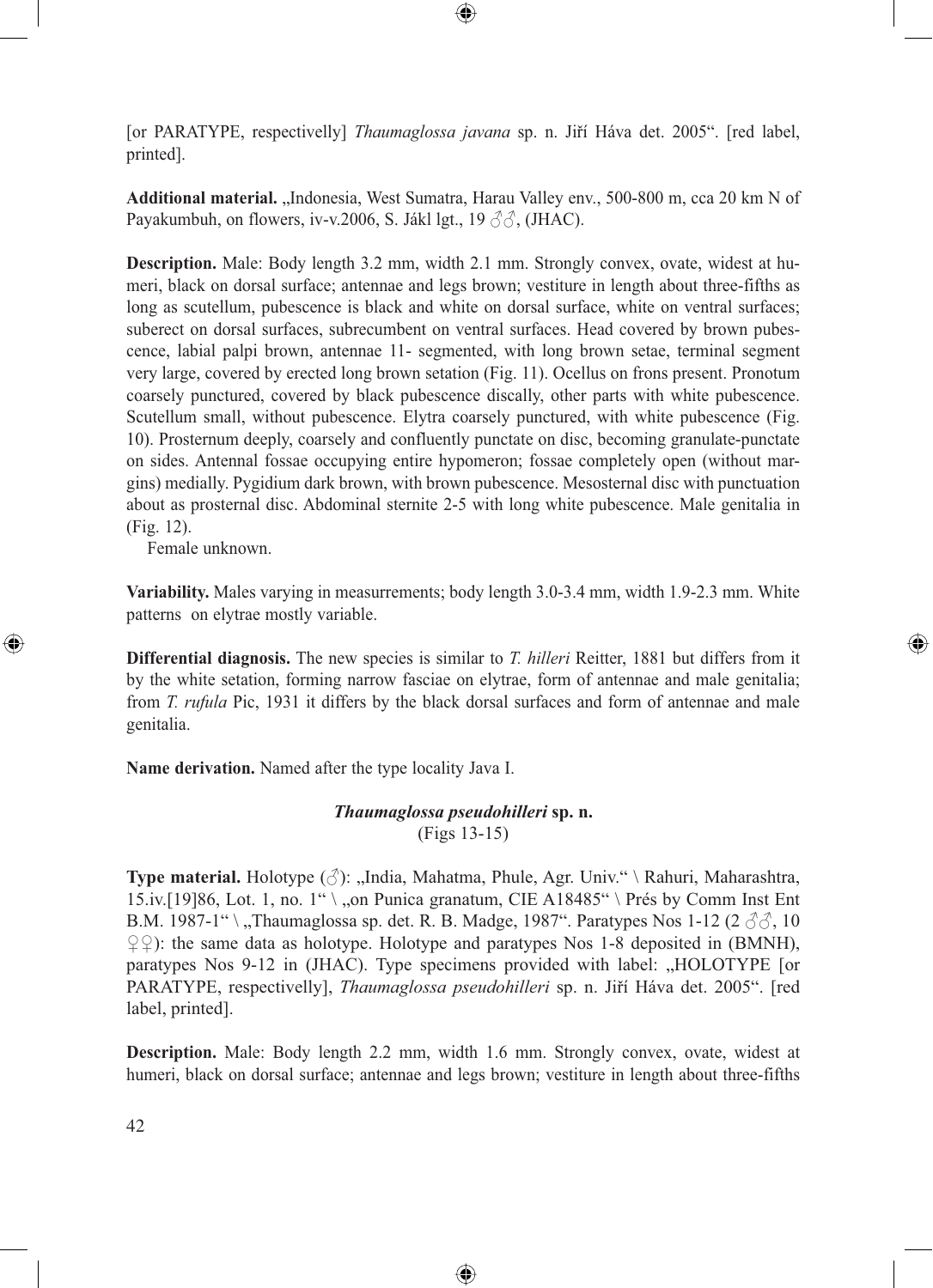

⊕



as long as scutellum, pubescence is black and yellow on dorsal surface, yellow on ventral surfaces; suberect on dorsal surfaces, subrecumbent on ventral surfaces. Head covered by yellow pubescence, labial palpi brown, antennae 11- segmented, with long brown setae, terminal segment very large, covered by erected long brown setation (Fig. 13). Ocellus on frons present. Pronotum coarsely punctured, covered by yellow pubescence; black, lateral margins reddishbrown. Scutellum small, without pubescence. Elytra coarsely punctured, with black pubescence, humeri with yellow pubescence and with small bumps; apical part and epipleuron reddish-brown. Prosternum deeply, coarsely and confluently punctate on disc, becoming granulate-punctate on sides. Antennal fossae occupying entire hypomeron; fossae completely open (without margins) medially. Pygidium brown, with long yellow-golden pubescence. Mesosternal disc with punctuation about as prosternal disc. Abdomial sternites orange-brown, with long yellow pubescence. Male genitalia in (Fig. 15).

 $\bigcirc$ 

Female. Habitually similar to the male except the antennae (Fig. 14).

**Variability.** Males body length 2.2-2.5 mm, body width 1.6-1.8 mm; females body length 2.4-2.9 mm, body width 1.7-2.0 mm.

⊕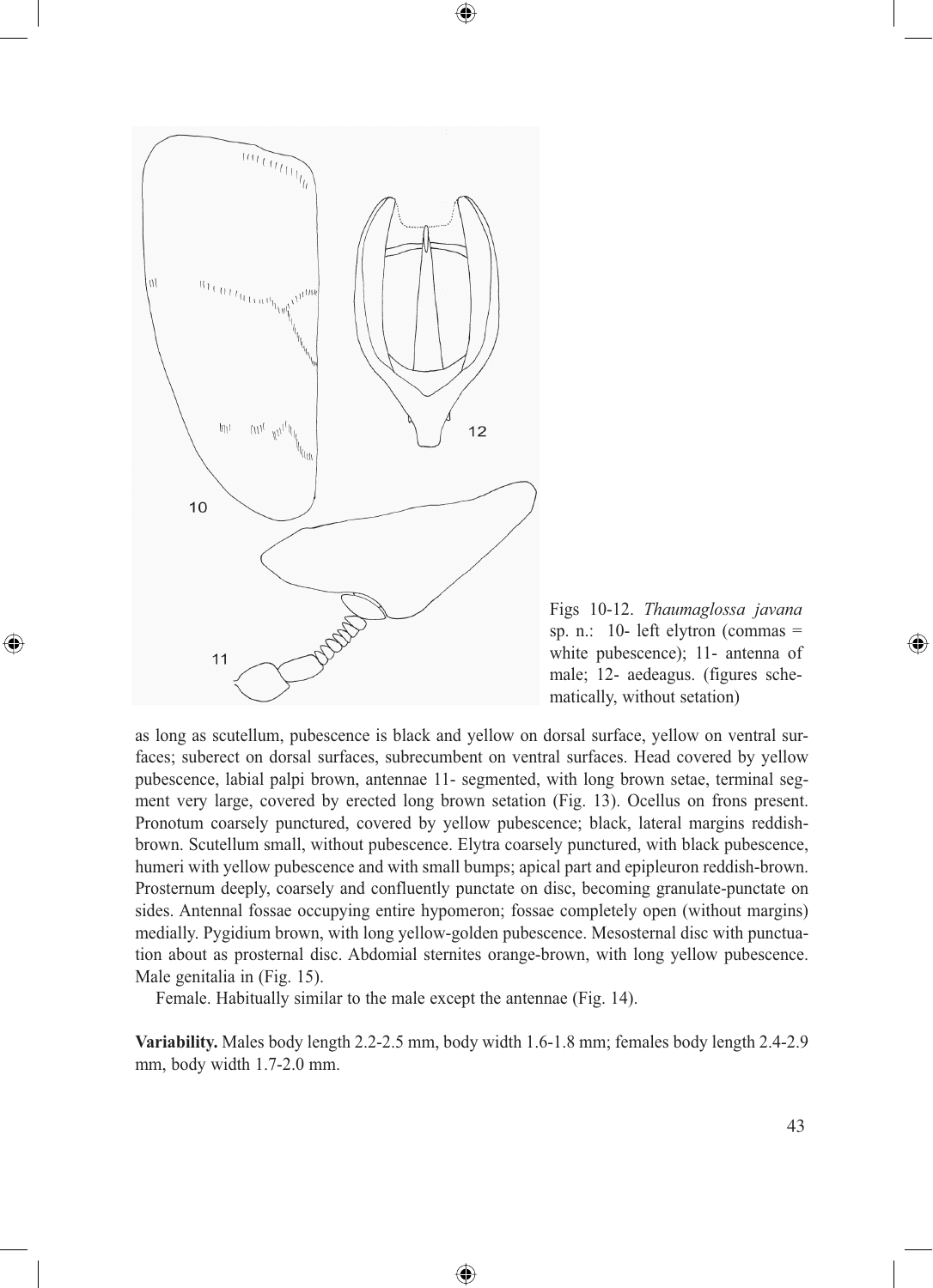

**Differential diagnosis.** The new species habitualy similar to *T. hilleri* Reitter, 1881, but differs from it by the structure of antennae and male genitalia and following colours: abdominal sternites black, covered by black pubescence ................................................................... *T. hilleri* Reitter, 1881 abdominal sternites orange-brown, covered by yellow pubescence .................................................... *T. pseudohilleri* sp. n.

**Name derivation.** The specific name of this species indicates the similarity with *T. hilleri*.

## FAUNISTICS

#### *Anthrenus* **(***Anthrenops***)** *coloratus* **Reitter, 1881**

**Material examined.** "W Afrika, Guinea, Siguiri [114 kn N of Kangan, 11°25´N 9°11´W], vix.1961, Ferenc Károly leg.", 1 ♀, J. Háva det., (HNHM).

**Distribution.** Species known from Europe, Canary Is., Turkey, Algeria, Egypt, Eritrea, Morocco, Namibia, Sudan, Tunisia, USA, Afghanistan, India, Israel, Iraq, Kazakhstan, Kyrgyzstan, Saudi Arabia, Syria, Tadzhikistan, Turkmenistan, United Arab Emirates, new to Guinea.

### *Anthrenus* **(***Anthrenus***)** *delicatus delicatus* **Kiesenwetter, 1851**

**Material examined.** "Armenia S, Garni-Gekhart, Azat riv. Val., 2.vi.2003, Múčka lgt.", 5 spec., J. Háva det., (JHAC).

**Distribution.** Species known from Albania, Bulgaria, Crete, Croatia, Cyprus, France, Greece, Italia, Macedonia, Portugal, Romania, Spain, Turkey, Yugoslavia, Algeria, Egypt, Morocco, Tunisia, Caucasus, Iran, Israel, Jordania, Syria, new to Armenia.

⊕

### *Anthrenus* **(***Anthrenus***)** *kantneri* **Háva, 2003**

**Material examined.** "Mozambik NW, 15 km SSE Manje, 15°29′S 33°16′E, 530 m, 2-4.xii.2005, J. Halada lgt.", 1 spec., J. Háva det., (JHAC); "Mozambik CW, 70 km S Tete, 16°39´S 33°20´E, 250 m., 10.xii.2005, J. Halada lgt.", 1 spec., J. Háva det., (JHAC); "Mozambik NW, 25 km N Tete, 16°02´S 33°35´E, 260 m, 1.xii.2005, J. Halada lgt.", 5 spec., J. Háva det., (JHAC).

**Distribution.** Species known from Malawi and Zimbabwe, new for Mocambique.

#### *Anthrenus* **(***Anthrenus***)** *munroi* **Hinton, 1943**

**Material examined.** "Liban, Zahlé [Zahlah, Bekaa Valley, 30 km E of Beirut], 24.iv.1999", 4 spec., J. Háva det., (JHAC).

**Distribution.** Species known from Bulgaria, Corsica, Crimea, Cyprus, France, Italy, Spain, Turkey, Algeria, Libya, Morocco, Tunisia, Israel, Jordania and Syria, new to Lebanon.

⊕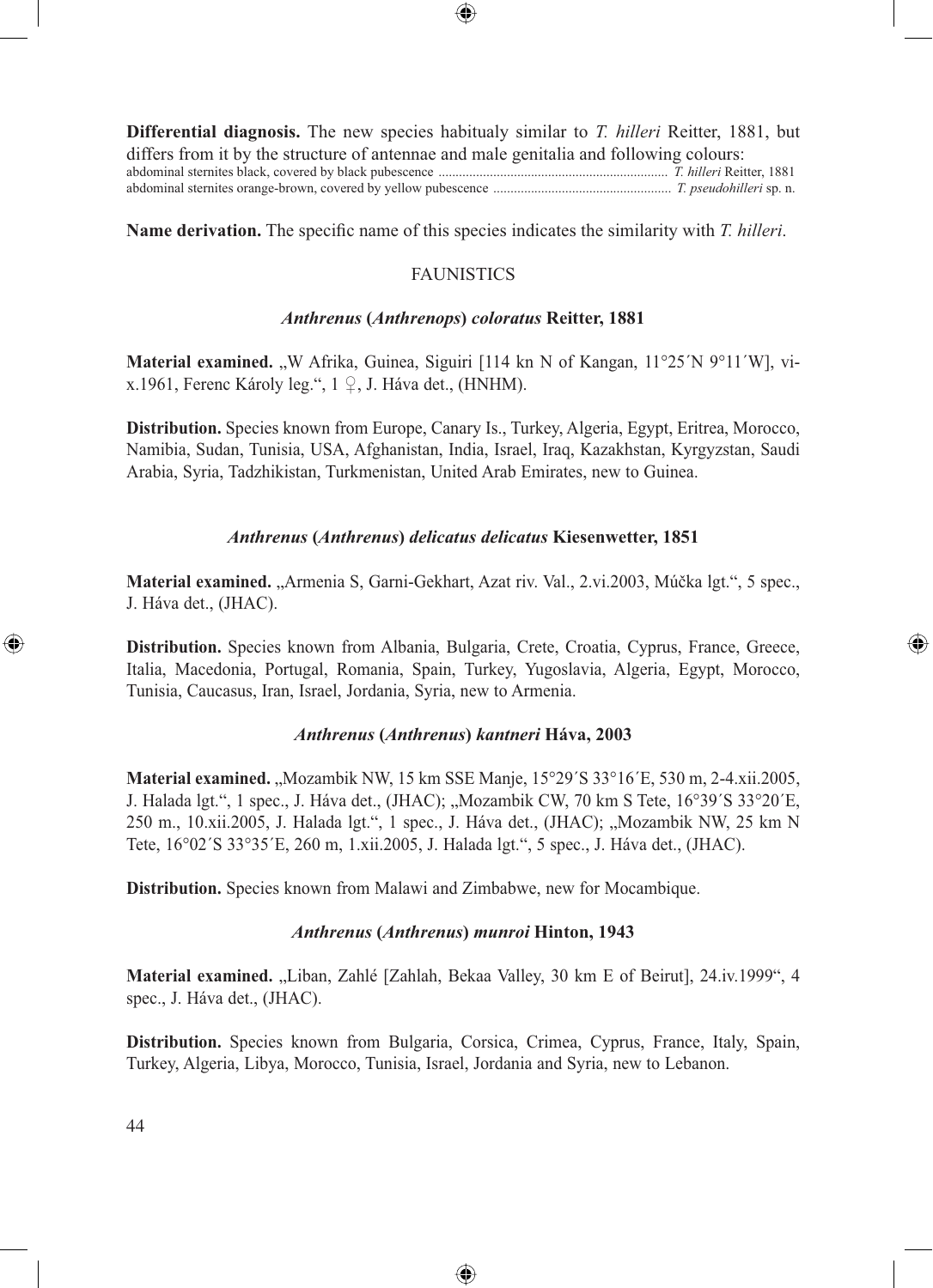

 $\bigcirc$ 

Figs 13-15. *Thaumaglossa pseudohilleri* sp. n.: 13 antenna of male; 14- antennal club of female; 15 aedeagus. (figures schematically, without setation)

#### *Attagenus biskrensis* **Pic, 1904**

 $\bigoplus$ 

**Material examined.** "Morocco, Ziz valley, 60 km N of Er-Rachidia, 32°28′N, 4°30′W, 6.vi.1999, I. Smatana lgt.", 1 ♀, J. Háva det., (JHAC).

**Distribution.** Species known from Algeria and Mauretania, new to Morocco.

#### *Attagenus bitaeniatus* **(Steinheil, 1869)**

**Material examined.** "Brasilien, Rio Grande do Sul, K. E. Hüdepohl", "Torres, xi.1959", 1 spec., J. Háva det., (ZSMC); "Bolivia, andina-Cochabamba, 2600 m, 20.ix.1961, Zischka", 1 spec., J. Háva det., (ZSMC).

⊕

**Distribution.** Species known from Argentina, new to Brazilia and Bolivia.

 $\bigcirc$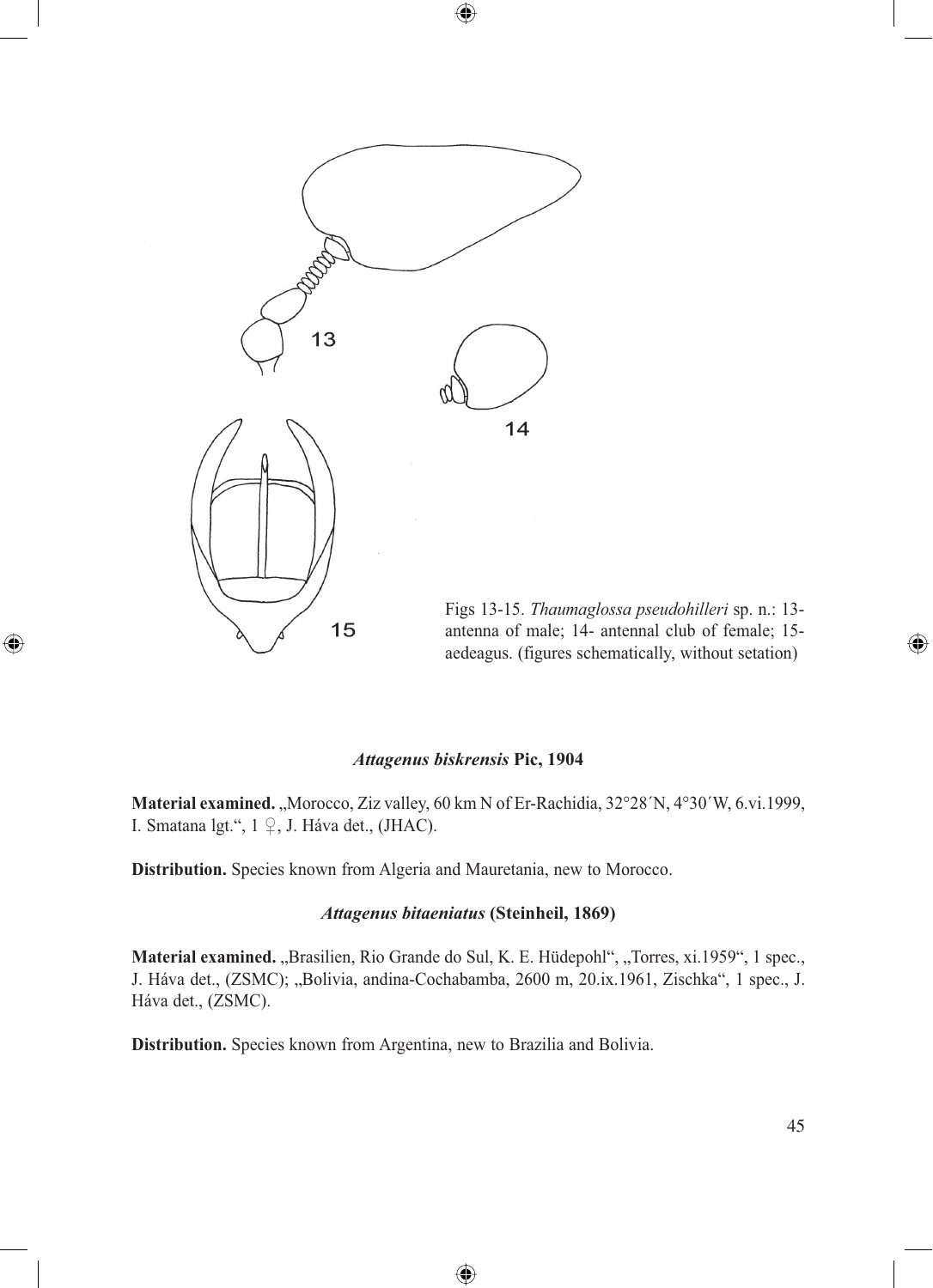## *Attagenus brunneus* **Faldermann, 1835**

⊕

**Material examined.** "S. Afr. [South Africa], Transvaal, Pretoria, nov.[19]54, G. Rudebeck [lgt.]", 1 ♀, V. Kalík det. 1983 as Attagenus sp near brunneus, J. Háva revid., (ZMLU).

**Distribution.** Species known from Europe, Turkey, Algeria, Egypt, Morocco, Tunisia, Canada, USA, Afghanistan, Iran, Kyrgyzstan, Pakistan, Turkmenistan and Uzbekistan, new to South Africa.

## *Attagenus fossor* **Zhantiev, 2005**

**Material examined.** "Armenia, Vayotz Dzor, Noravank mt., 1500 m, 28.vi.2001, S. Ziani leg.",  $1 \nsubseteq$ , J. Háva det., (JHAC).

**Distribution.** Species described from Iran, new to Armenia.

# *Attagenus multifasciatus* **(Wollaston, 1863)** (Figs 8-9)

**Material examined.** "[Spain], Andalousie, env. De Ronda, 8-20.v.1956, G. Fagel [lgt.]", 3  $\partial \partial$ , 1 ♀, V. Kalík det., J. Háva revid., (3 NMPC, 1 JHAC); "Spain mer. occ., Aroche env., Srov. Morena, 150 km NW of Sevilla, 8.v.2003, F. Kantner lgt.",  $1 \circ 3$ ,  $2 \circ 9$ , J. Háva det., (JHAC); "S Spain, Granada distr., Prado Negro env., Sierra de Huétor N.P., 1500 m, 5.v.2003, P. Kresl lgt.",  $1 \circ$ , J. Háva det., (JHAC); Portugal, prov. Algarve bor. occ., 12 km S of Monchique (Serra da Monchique), 14-16.iv.2004, Portugal 2004 Expedition GPS 37°14ˇ05´´N, 08°32´39´´W, 43 m a.s.l., J. Skuhrovec lgt.,  $1 \delta$ ,  $2 \mathcal{Q}, J$ . Háva det., (JHAC).

⊕

**Distribution.** Species described from Canary Islands: Gran Canaria, new to Europe and Spain and Portugal.

**Remarks.** Wollaston (1863) described this species from Gran Canaria. Mr. Kalík firstly determined this species from Spain and this Spanish specimens compared with type series. Distribution of species is discussed, but specimens from Wollaston´s series probably introduced from Spain to Gran Canaria or from Gran Canaria to Spain. Species characteristics about form of antennae (Figs 8-9).

## *Ctesias* **(***Ctesias***)** *serra* **(Fabricius, 1792)**

⊕

**Material examined.** "Serbia, Raševica, 11.v.1991, B. Zbuzek lgt.", 1 ♀, J. Háva det., (BZBC).

**Distribution.** Species known from Europe, Caucasus, Algeria, Russia, from Balkan peninsula (Bulgaria) mentioned by Mroczkowski (1965), new to Serbia.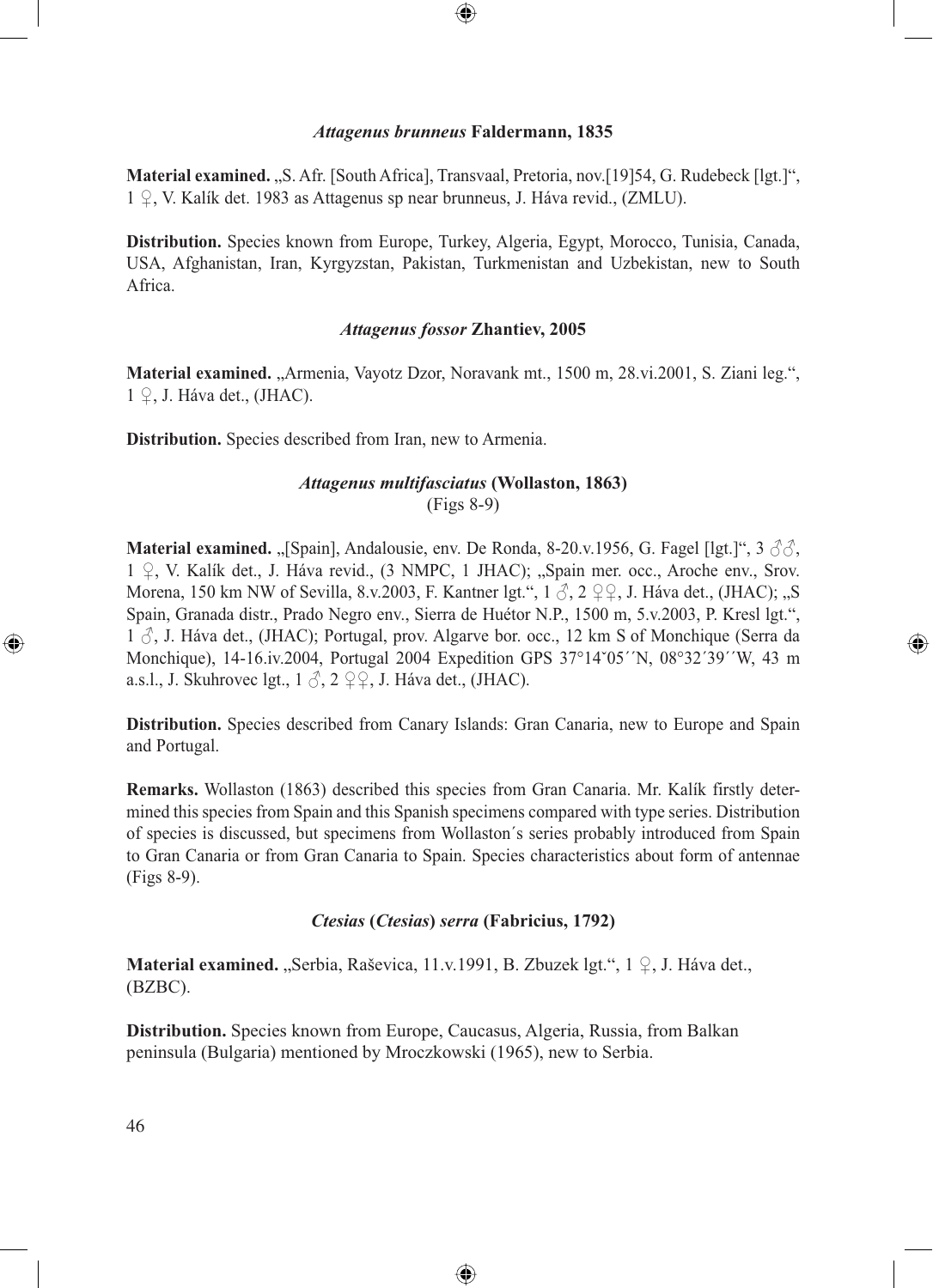

## *Dermestes* **(***Dermalius***)** *maximus* **Pic, 1915**

**Material examined.** "Ivory Coast, Mandaloa, Škulina lgt.", 2 ♂√, V. Kalík det., J. Háva revid., (1 NMPC); "Ghana, Northern region, Damango, Mole game res., 220m, S. Endrödy-Younga lgt, Nr. 440, light trap, 11.xi.1970",  $3 \nsubseteq \mathbb{Q}$ , J. Háva det., (HNHM); "Gambia, Abuko Nature Reserve, at light at the Sambom Puol. 18.30-20.30, 18.xi.1977, UTM 28 PCK 2181-Loc.24, Lund Univ. Syst. Dept. Sweden-Gambia-Senegal, nov.1977, Cederholm, Danielsson, Hammarstedt-Sammuelson",  $1 \nsubseteq$ , V. Kalík det., (MZLU).

**Distribution.** Species known from Burkina Faso, Cameroon, Congo, Mauretania, Senegal, Tchad, new to Ivory Coast, Gambia and Ghana.

### *Dermestes* **(***Dermestes***)** *subaenescens* **Pic, 1943**

**Material examined.** "Argentina, Chaco de Santiago, Del Estero, Rio Salado, coll. M. Pic", 1 ♀, V. Kalík det., J. Háva revid., (MNHN).

**Distribution.** Species known from Brazil, Paraguay, new to Argentina.

### *Dermestes* **(***Dermestinus***)** *frischii* **Kugelann, 1792**

Material examined. "Bhutan W, Thimphu distr., Taba, 2600 m, 20-30.vi.1988, C. Holzschuh leg.", 1 ♀, J. Háva det., (NMED).

**Distribution.** Cosmopolitan species, new to Bhutan.

⊕

#### *Megatoma* **(***Pseudohadrotoma***)** *graeseri* **(Reitter, 1886)**

Material examined. "Latvija, Cēsu raj., Gaujas NP, Cēsis, plavas gar Pārgaujas ielu, 8.vii.2004, I. Salmane leg.",  $1 \circ$ , J. Háva det., (SLLC).

**Distribution.** Species known from Byelorussia, Kyrgyzstan, Mongolia and Russia: west Siberia, new to Latvia.

## *Orphinus* **(***Orphinus***)** *hartmanni* **Háva, 2001**

**Material examined.** "Bhutan W, Thimphu distr., Taba, 2600 m, 20-30.vi.1988, C. Holzschuh leg.",  $3 \angle 3$ ,  $2 \angle 2$ , J. Háva det., (4 NMED, 1 JHAC).

⊕

**Distribution.** Species known from Nepal, N India, new to Bhutan.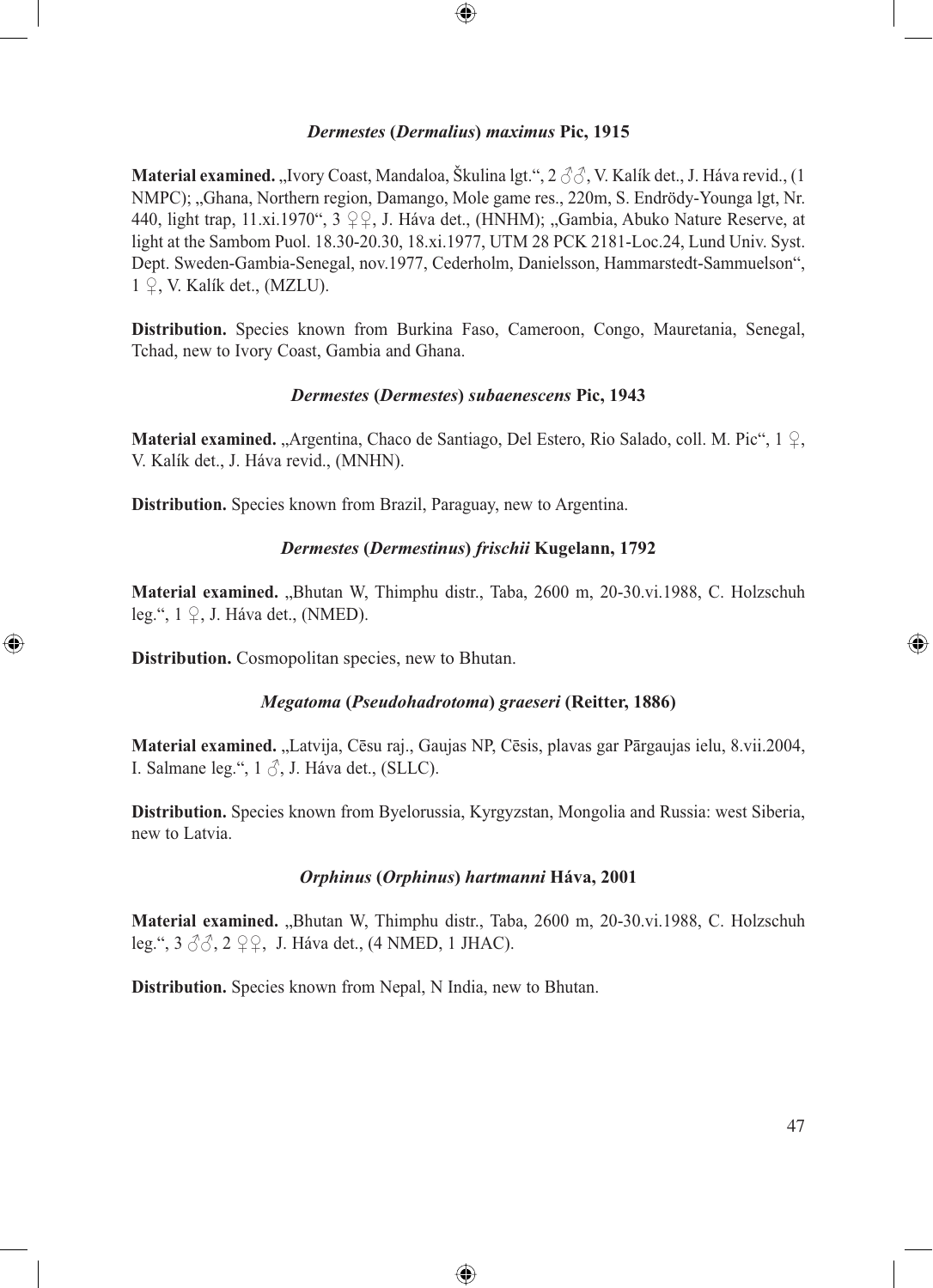## *Thaumaglossa boana* **Háva, 2000** (Figs 16-17)

 $\bigcirc \hspace{-1.4mm} \bigcirc$ 

**Material examined.** "Neuguinea [Papua New Guinea], Boana, 1000m., 14.iv-1.v.1965, H. Pyka lgt.", 1 mantis oothecae, J. Háva det., (SMNS).

**Remarks.** The species is recently described from the same locality with identical label. Mantis oothecae is firstly illustrated for this species.

**Distribution.** Species known from Indonesia: Kai Is., West Irian Jaya and Papua New Guinea.

### *Thaumaglossa ghana* **Háva, 2002**

**Material examined.** "Cameroun - Mont Febé - Yaounde, 16.vii.1963, coll. L. Segers", 1  $\delta$ , J. Háva det., (ZSMC).

**Distribution.** Species known from Ivory Coast, Ghana and Nigeria, new to Cameroon.

### *Thaumaglossa yeti* **Háva, 2003**

**Material examined.** "Afghanistan, Kutiau, 1500 m, Nuristan, 22.v.1953, J. Klapperich leg.", 1 ♂, 4 ♀♀, J. Háva det., (SMNS); "Afghanistan, Bashgultal, 1200 m, Nuristan, 20.iv.1953, J. Klapperich leg.",  $1 \nsubseteq$ , J. Háva det., (SMNS); the same data but 1100 m, 6.iv.1953,  $1 \nsubseteq$ , J. Háva det., (SMNS); the same data but, 17.iv.1953, 2  $\Im$ , J. Háva det., (SMNS); "Afghanistan, Kamdesch, 2200 m, Nuristan, 28.iv.1953, J. Klapperich leg.",  $1 \text{ } \mathcal{S}$ ,  $3 \text{ } \mathcal{Q}$ , J. Háva det., (SMNS, JHAC).

⊕

**Distribution.** Species described from Nepal, new to Afghanistan.

#### *Trogoderma angustum* **(Solier, 1849)**

**Material examined.** "C Thailand, Hua Hin, PKK prov., 13-15.v.2004, Sv. Bílý lgt.", ex coll. P. Zahradník,  $1 \nsubseteq I$ . Háva det., (JHAC).

**Distribution.** Species known from Europe, south America, USA, Canada, new to Thailand.

#### *Trogoderma inclusum* **LeConte, 1854**

**Material examined.** "CSSR-Silesia, Dobratice p. Praš, 21.vii.1991, [M.] Kuboň. lgt.", 1  $\Diamond$ , J. Háva det., (JHAC).

**Distribution.** Species known from Europe, Canary Is., Turkey, Algeria, Egypt, Morocco, Tunisia,

⊕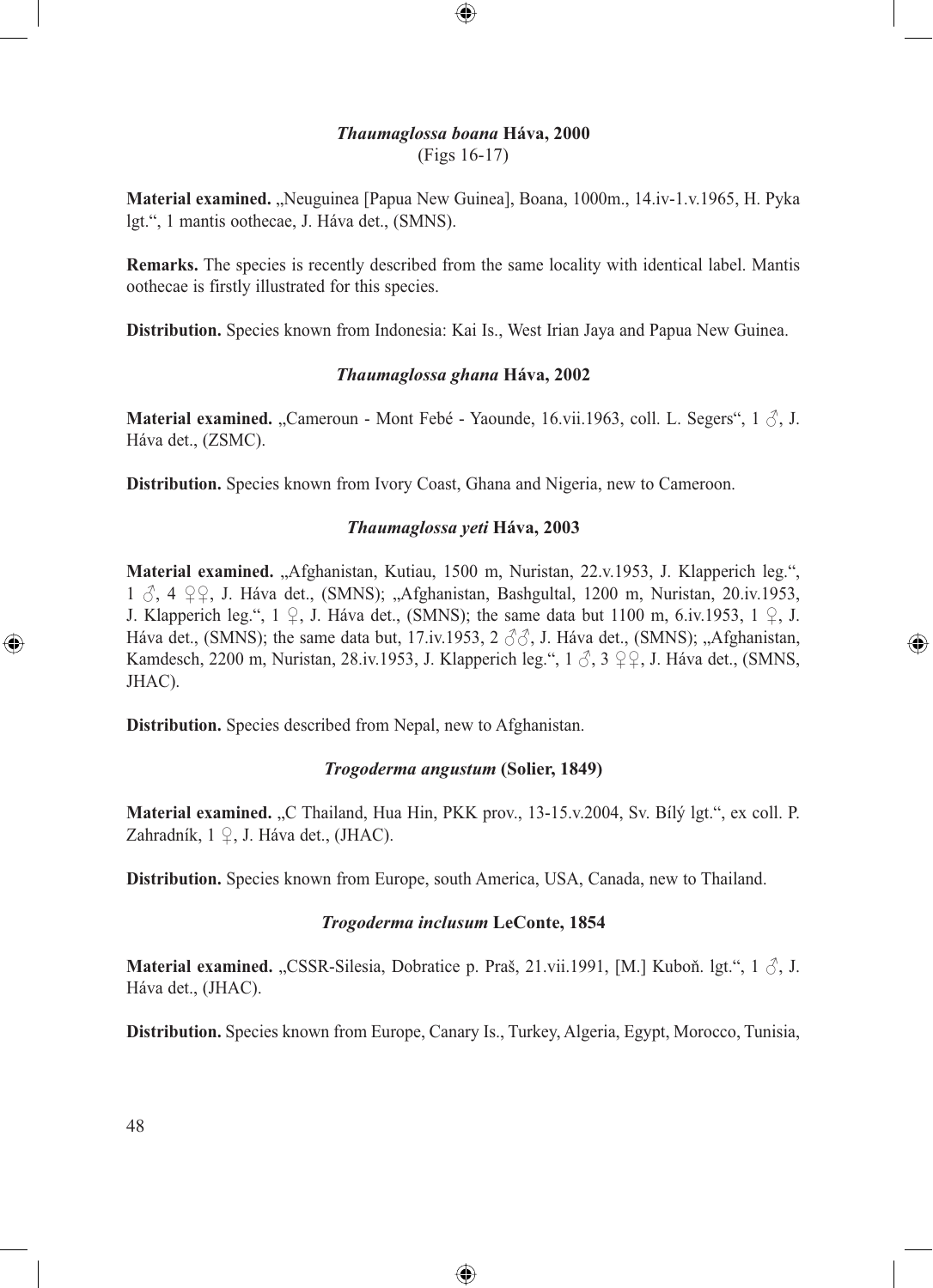

 $\bigcirc$ 

Fig. 16. *Thaumaglossa boana* Háva, 2000: 16- habitus (paratype, male) dorsal and ventral view;



⊕

Fig. 17. *Thaumaglossa boana* Háva, 2000: 17- mantis oothecae.

 $\bigoplus$ 

 $\bigoplus$